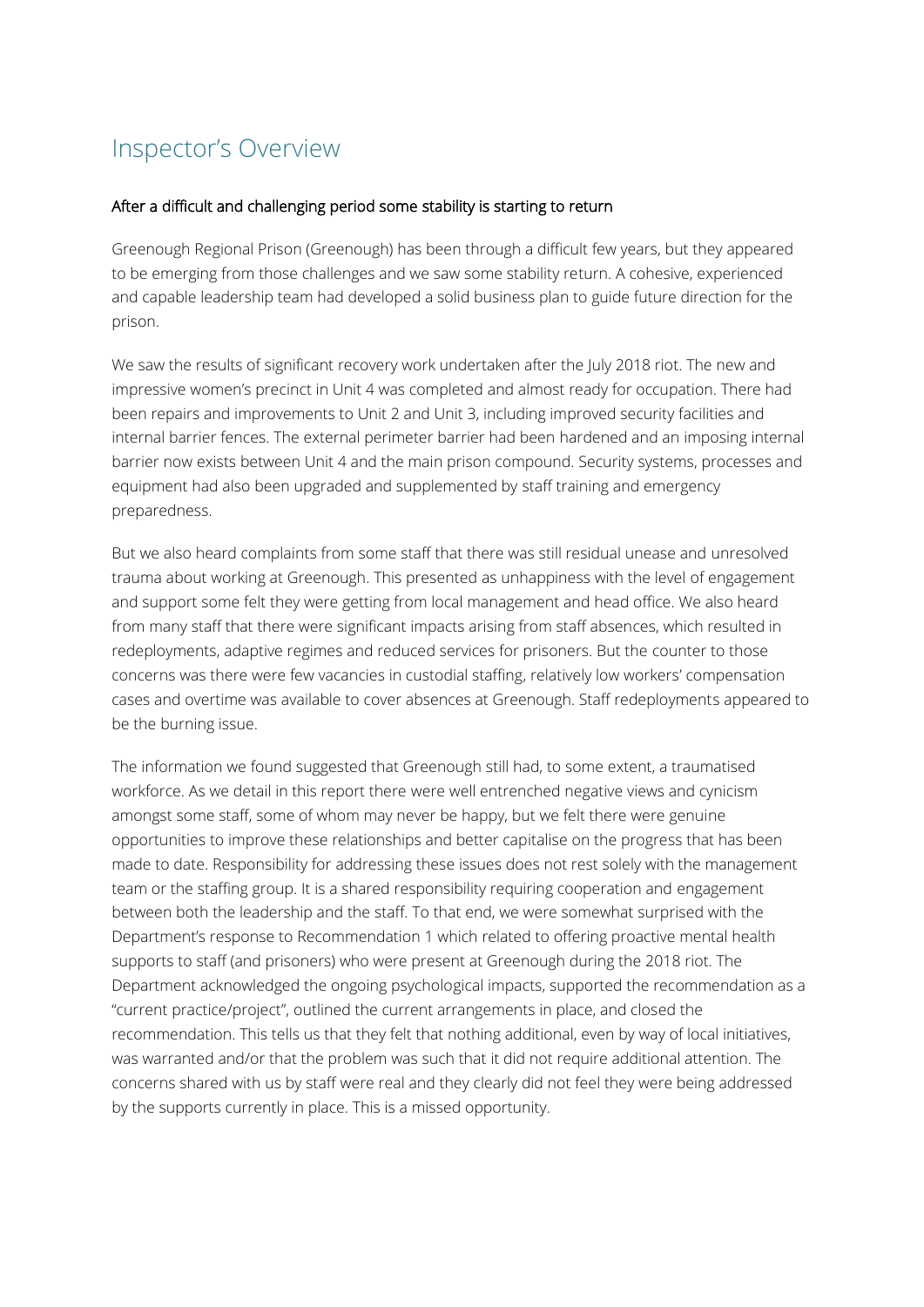The new women's precinct in Unit 4 is completed and ready for full occupancy – we understand that towards the end of April 2022 some women had been moved into the unit. Unit 4 needs to be fully operational as soon as possible for several reasons, none the least of which is to provide better services for women currently held at Greenough. It will also offer placement to other women from the region who may be held elsewhere. An additional and important benefit will be the return of Unit 5 as an incentive-based unit providing earned supervision and self-care as part of Greenough's current system of hierarchical management.

Our report contained 16 formal recommendations and the Department's response noted that only four remained open. Many of our recommendations were aimed at improving the current living conditions and services for prisoners, each of the four open recommendations fell within this category. The closure of recommendations based on work or projects currently under way across the Department should not result in a loss of attention to the core underlying issue that prompted our recommendation in the first place. A good example is Recommendation 6, which we made to address many complaints from prisoners about their access to phones and the tensions and frustrations this was causing within the units. The Department supported the recommendation as a current practice or project and referred to the work being done as part of a long-term custodial technology strategy and the development of a business case to replace the Prisoner Telephone System. There was no specific time frame mentioned and this appeared to be a long-term strategic project that is unlikely to address the immediate issues causing tension and frustration in Greenough right now.

We also highlighted similarities between the types of issues we identified, which supported many of our recommendations, and the assessment of preconditions prior to the 2018 riot that was undertaken by the Department's intelligence services and provided to the Shuard Review.

Throughout the report we have identified many opportunities for improvement to living conditions many of which could be addressed without any significant cost. We strongly encourage the Department and local management to take those opportunities and build on the positive work already being done at Greenough.

## ACKNOWLEDGMENTS

We have only one Independent Prison Visitors at Greenough. She is an experienced community volunteer appointed by the Minister for Corrective Services in September 2021. She attends Greenough on a regular basis providing an opportunity for the men and women to raise issues and feedback information to our office. I acknowledge the importance of this volunteer work and thank her for the contribution she is making to our oversight of Greenough.

I also want to acknowledge the support and cooperation we received throughout the inspection from the Superintendent and staff at Greenough and from key personnel in the Department. The men and women who spoke with us to share their perspective on being held in Greenough also deserve special acknowledgment and thanks.

We were grateful to have a local community member and mental health specialist, Ms Patricia Councillor, join our inspection and provide a high-level cultural context.